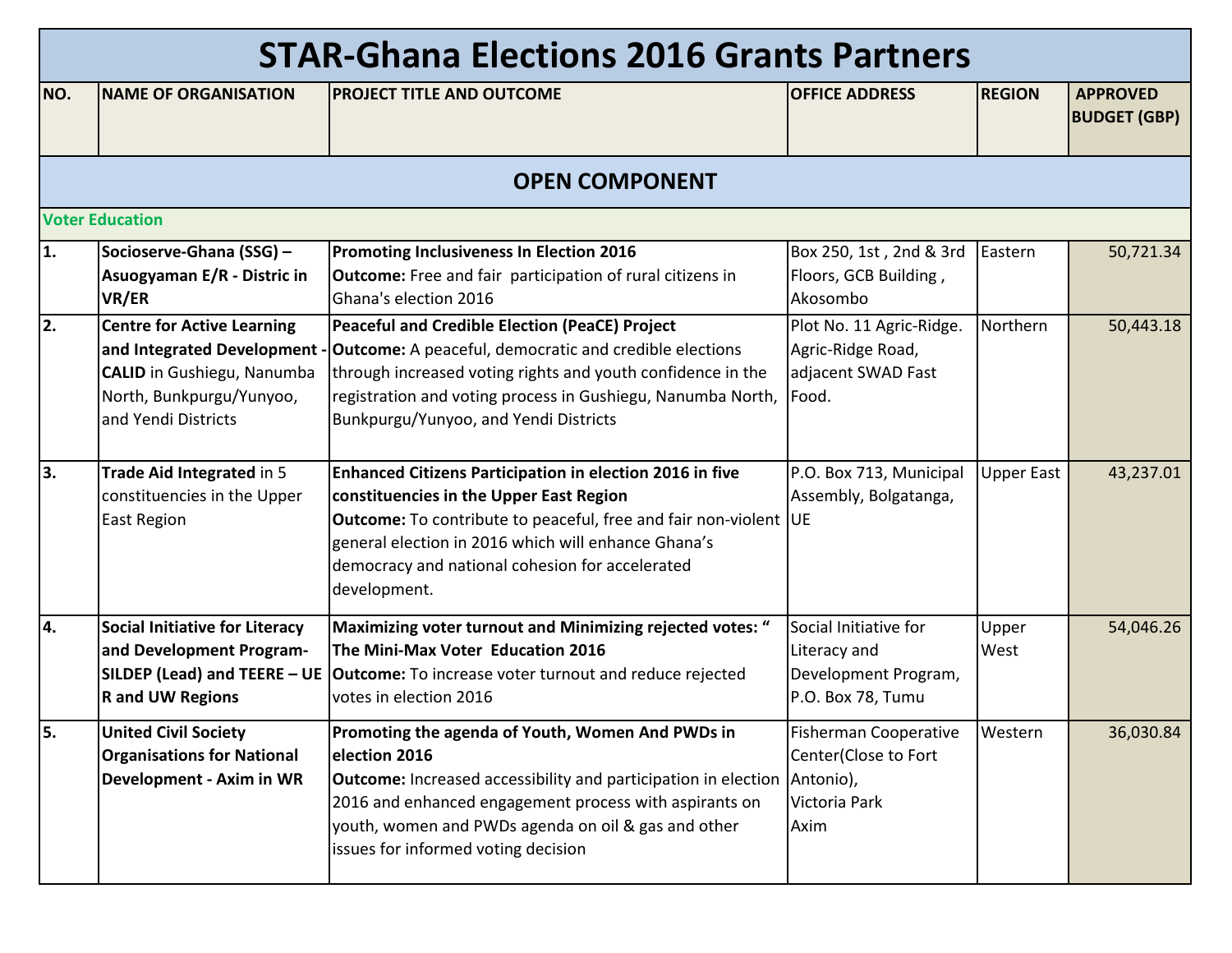| NO. | <b>NAME OF ORGANISATION</b>                                                                                               | <b>PROJECT TITLE AND OUTCOME</b>                                                                                                                                                                                                                                                                                                                                                                                                                                                 | <b>OFFICE ADDRESS</b>                                                                                                             | <b>REGION</b>     | <b>APPROVED</b>     |
|-----|---------------------------------------------------------------------------------------------------------------------------|----------------------------------------------------------------------------------------------------------------------------------------------------------------------------------------------------------------------------------------------------------------------------------------------------------------------------------------------------------------------------------------------------------------------------------------------------------------------------------|-----------------------------------------------------------------------------------------------------------------------------------|-------------------|---------------------|
|     |                                                                                                                           |                                                                                                                                                                                                                                                                                                                                                                                                                                                                                  |                                                                                                                                   |                   | <b>BUDGET (GBP)</b> |
| 6.  | <b>Royals Health Organisation</b><br>(ROHEO) - VR Nkwanta South,<br>Nkwanta North and Krachi<br><b>Nchumuru Districts</b> | <b>Strengthening the Capacities of Citizens to Consolidate</b><br><b>Ghana's Democratic Gains</b><br><b>Outcome:</b> Increased equal participation and inclusion,<br>peaceful election, acceptance of the results, and tolerance of<br>competition and opposition among the voters and the<br>citizenry including target audience in project communities at<br>5 hotspots/ vulnerable communities in each of the 3 project<br>districts in the Northern Belt of the Volta Region | <b>BOAKYE STREET, NEAR</b><br><b>DISTRICT GNAT OFFICE,</b><br>OR OLD BUEMAN<br>SCHOOL, JASIKAN, V/R.                              | Volta             | 25,221.59           |
| 17  | <b>Development (CDD-Ghana)</b><br><b>GA R</b> 20 Constituencies in 10<br>regions                                          | Ghana Center for Democratic   Educating the Public on Voting on Policy Issues: Reducing<br>Vote Buying in Election 2016'.<br>and the Coalition of Domestic Outcome: the public is well educated to vote on policy issues<br><b>Election Observers (CODEO)</b> – $\&$ Incidents of vote buying are reduced in Ghana politics;<br>candidates campaign on issues other than financial or<br>material influence for votes                                                            | C/O CDD-Ghana, 95<br>Nortei Ababio Loop,<br>North Airport Residential<br>Area, Accra                                              | Greater<br>Accra  | 46,840.10           |
| 8   | Musicians Union of Ghana-<br>G/A Nationwide                                                                               | Using music as a tool for national cohesion for election 2016<br><b>Outcome:</b> A high level of social appreciation of the need for<br>peaceful and credible elections.                                                                                                                                                                                                                                                                                                         | <b>BEACH LPR, NEAR</b><br><b>BIRTHS AND DEATHS</b><br>REGISTRY, ACCRA                                                             | Greater<br>Accra  | 43,237.01           |
| 9   | <b>Globe Productions</b>                                                                                                  | Can't Think Far                                                                                                                                                                                                                                                                                                                                                                                                                                                                  |                                                                                                                                   | Greater<br>Accra  | 15,000.00           |
| 10  | Initiative -G/A Nationwide                                                                                                | IDEG on behalf of Civic Forum Peaceful Elections for Credible Outcomes in Ghana (PECOG)<br>Project 2016<br><b>Outcome:</b> Strengthening political and security conditions to<br>ensure peaceful elections and credible outcomes. Public trust Intersection, Okine<br>and confidence in the electoral process, its institutions and<br>outcomes                                                                                                                                  | Institute for Democratic<br>Governance (IDEG)<br>No. 24 Garden Street<br>Avenue<br>Ambassadorial Enclave,<br>East Legon.<br>Accra | Greater<br> Accra | 57,649.35           |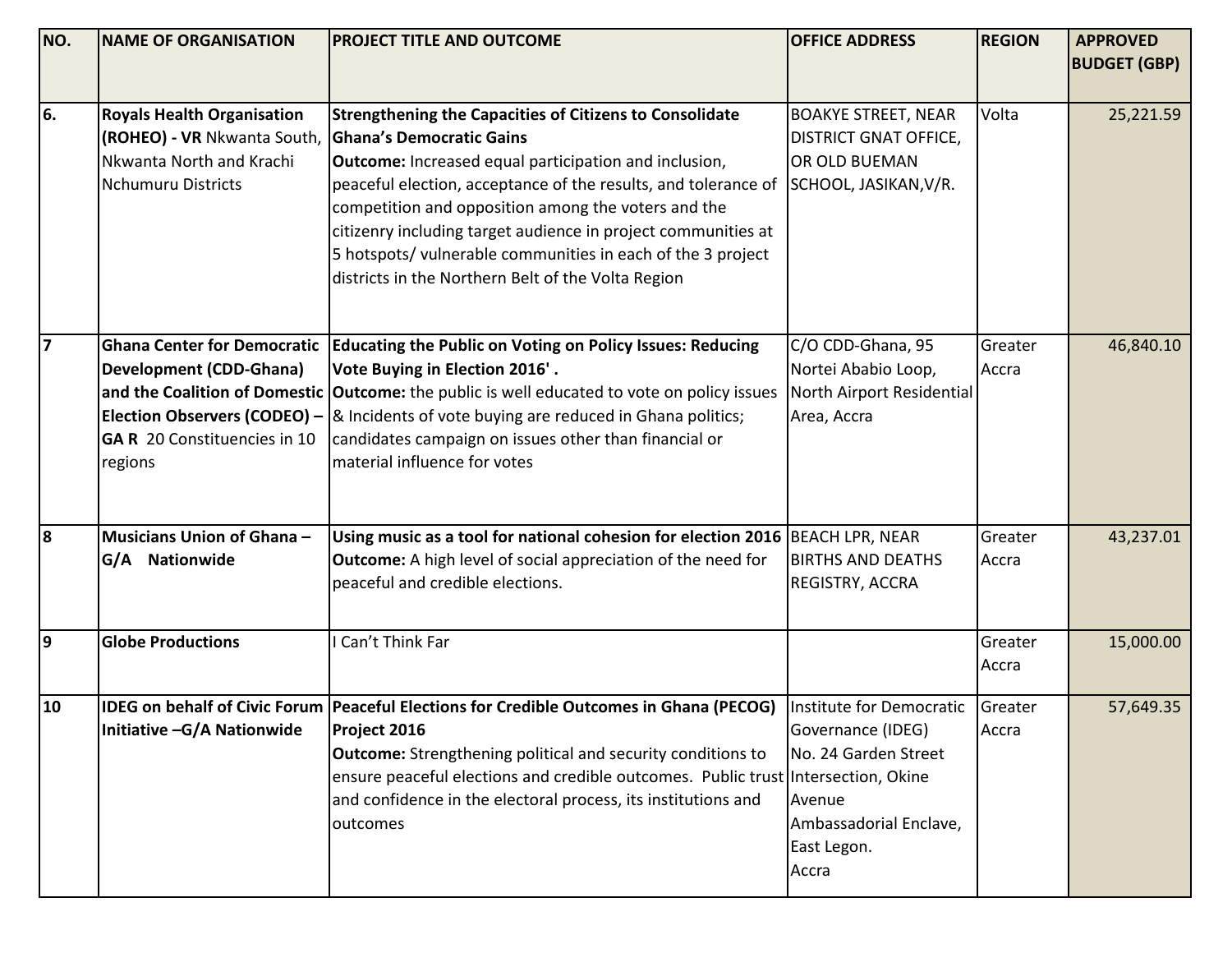| NO.  | <b>NAME OF ORGANISATION</b>       | PROJECT TITLE AND OUTCOME                                                                    | <b>OFFICE ADDRESS</b>   | <b>REGION</b>     | <b>APPROVED</b>     |  |  |
|------|-----------------------------------|----------------------------------------------------------------------------------------------|-------------------------|-------------------|---------------------|--|--|
|      |                                   |                                                                                              |                         |                   | <b>BUDGET (GBP)</b> |  |  |
|      |                                   |                                                                                              |                         |                   |                     |  |  |
|      | <b>Peace and Security</b>         |                                                                                              |                         |                   |                     |  |  |
| 11   | <b>Millennium Child Support</b>   | Save Women and Children from Electoral Violence at "slum   BH 159, Bimpeh Hills,             |                         | Ashanti           | 23,059.74           |  |  |
|      | Group; Ashanti Region;            | dwellers" communities in Ashanti region                                                      | Joseph Adomako Avenue   |                   |                     |  |  |
|      | "Aboabo, Moshi Zongo,             | <b>Outcome:</b> Improve the lives of all slum dwellers or citizens to Asafo-Kumasi           |                         |                   |                     |  |  |
|      |                                   | Dakojom, Asawase, Kaase, Old ensure credible, peaceful and inclusive elections.              |                         |                   |                     |  |  |
|      | Tafo Zongo, Oforikrom,            |                                                                                              |                         |                   |                     |  |  |
|      | Asawaha"                          |                                                                                              |                         |                   |                     |  |  |
| $12$ | NORSAAC-N/R<br>6                  | Strengthening Community-led initiatives for Peaceful and                                     | Sheshegu Residential    | Northern          | 50,443.18           |  |  |
|      | Districts: Bole, Tolon, Tamale,   | credible Elections (SCOPE)                                                                   | Area off Nyankpala      |                   |                     |  |  |
|      | Central Gonja, West               | <b>Outcome:</b> Contribute to a peaceful, inclusive and transparent Road. Sagnerigu District |                         |                   |                     |  |  |
|      | Mamprusi and Bunkurugu            | elections in Bole, Tolon, Tamale, Central Gonja, West                                        | Assembly Junction.      |                   |                     |  |  |
|      | Yonyoo                            | Mamprusi and Bunkurugu Yonyoo districts of the Northern<br>region                            |                         |                   |                     |  |  |
| 13   | <b>BElim Wusa Development</b>     | Securing Peace in the Bawku Traditional Area before, during CATERING RESTAURANT              |                         | <b>Upper East</b> | 32,427.76           |  |  |
|      | Agency (BEWDA): UE BAWKU          | and after the 2016 general elections.                                                        | HSE, NEAR THE MCE       |                   |                     |  |  |
|      |                                   | <b>Outcome:</b> Credible and peaceful processes before, during and BUNGALOW                  |                         |                   |                     |  |  |
|      |                                   | after 2016 general elections in the Bawku Traditional Area.                                  | P.O. Box 92, Bawku      |                   |                     |  |  |
|      |                                   |                                                                                              | <b>UER</b>              |                   |                     |  |  |
|      |                                   |                                                                                              |                         |                   |                     |  |  |
| 14   | <b>Foundation for Sustainable</b> | Promoting Peace and Issued-Based 2016 Elections in Accra                                     | Suite 204, Christman    | Greater           | 21,618.51           |  |  |
|      | Development in Africa - GA R      | Metropolitan Area (Ablekuma South, Ada Wesr and Ningo-                                       | House, Airport          | Accra             |                     |  |  |
|      | <b>Accra Metropolitan Area</b>    | Prampram) and Eastern Region (Upper Manya Krobo)                                             | Residential Area, Accra |                   |                     |  |  |
|      | (Ablekuma South, Ada West         | <b>Outcome:</b> A credible and peaceful elections conduct in target                          |                         |                   |                     |  |  |
|      | and Ningo-Prampram) and           | constituencies in 2016, acceptable to all political players                                  |                         |                   |                     |  |  |
|      |                                   | Eastern Region (Upper Manya   which further consolidates Ghana's democratic credentials      |                         |                   |                     |  |  |
|      | Krobo)                            |                                                                                              |                         |                   |                     |  |  |
|      |                                   |                                                                                              |                         |                   |                     |  |  |
|      |                                   |                                                                                              |                         |                   |                     |  |  |
| 15   | <b>African Women Lawyers</b>      | <b>Engaging the Security Agencies for Smooth and Peaceful</b>                                | House no; 3 Crescent    | Greater           | 39,633.93           |  |  |
|      | <b>Association( AWLA) - GA-R</b>  | <b>Elections in 2016</b>                                                                     | Road, Asylum Down,      | Accra             |                     |  |  |
|      |                                   | <b>Outcome:</b> Reduced incidence of intimidation and brutalities                            | Accra                   |                   |                     |  |  |
|      |                                   | meted out by Security Forces during elections                                                |                         |                   |                     |  |  |
|      |                                   |                                                                                              |                         |                   |                     |  |  |
|      |                                   |                                                                                              |                         |                   |                     |  |  |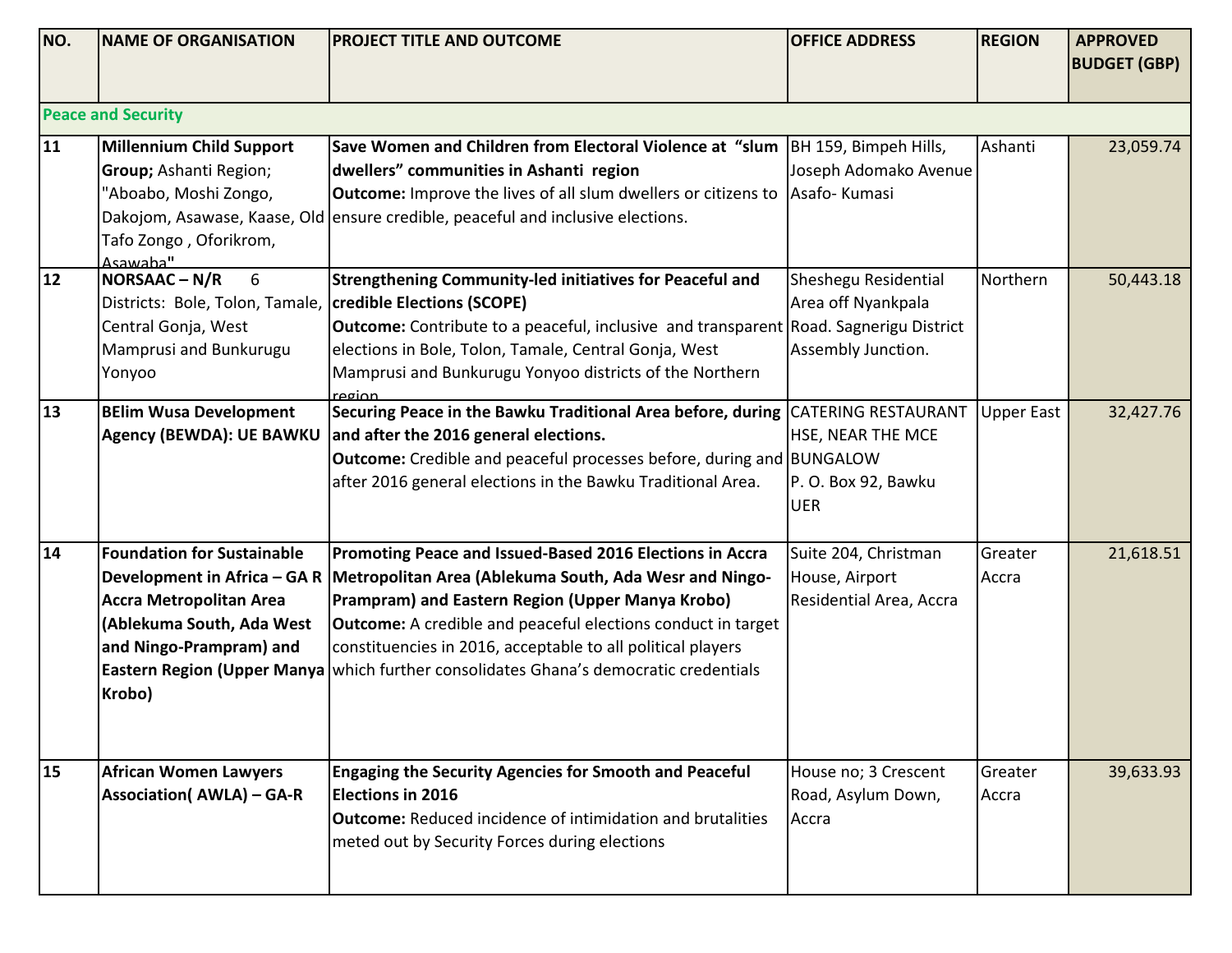| NO. | NAME OF ORGANISATION                                                                           | <b>PROJECT TITLE AND OUTCOME</b>                                                                                                                                                                                                                                                                                                                                                                                                                                                        | <b>OFFICE ADDRESS</b>                                                                                  | <b>REGION</b>    | <b>APPROVED</b><br><b>BUDGET (GBP)</b> |
|-----|------------------------------------------------------------------------------------------------|-----------------------------------------------------------------------------------------------------------------------------------------------------------------------------------------------------------------------------------------------------------------------------------------------------------------------------------------------------------------------------------------------------------------------------------------------------------------------------------------|--------------------------------------------------------------------------------------------------------|------------------|----------------------------------------|
|     | <b>Inclusion and Participation</b>                                                             |                                                                                                                                                                                                                                                                                                                                                                                                                                                                                         |                                                                                                        |                  |                                        |
| 16  | <b>Global Action for Women</b><br><b>Communities in VR</b>                                     | <b>Accelerating Actions Towards Increasing Citizens' Especially</b><br>Empowerment - GLOWA in 40 Women's Participation in the 2016 Elections and beyond<br><b>Outcome:</b> At least 20% increase in the participation of socially Diamond Street opposite<br>excluded groups, particularly women, in November 2016<br>general elections as well as 50% reduction in the number of<br>rejected/spoilt ballots in 40 hard-to-reach communities<br>within 4 districts in the Volta Region. | near the Catholic<br>Secretariat, South Lokoe<br><b>Volta Advertising</b><br>Printing Press.           | Volta            | 36,030.84                              |
| 17  | <b>Ghana Federation of</b><br>Disability Organisation (GFD)- election 2016<br>G/A - Nationwide | Inclusion Matters: Access and Participation of PWDs in<br><b>Outcome:</b> The 2016 election is made accessible to PWDs in<br>Ghana and their needs which have been enshrined in the<br>UNCRPD and the Ghana disability Law Act 715 given priority<br>mention in the manifestoes of the major political parties                                                                                                                                                                          | <b>Accra Rehabilitation</b><br>Center, Barnes Road<br>(opposite National<br>Museum), Adabraka<br>Accra | Greater<br>Accra | 47,248.68                              |
| 18  | <b>Odekro</b>                                                                                  | Monitoring and Assessment of the Seventh Parliament of the<br>Fourth Republic of Ghana                                                                                                                                                                                                                                                                                                                                                                                                  | 19 Coconut Street,<br>Community 20, Lashibi,<br>Tema                                                   | Greater<br>Accra | 25,000.00                              |
| 19  | <b>ABANTU for Development:</b><br>G/A - Nationwide                                             | <b>Promoting Gender Responsiveness and Peace in Election</b><br>2016 for Equality and Democratic Governance<br><b>Outcome:</b> Increased representation and active participation<br>of women in Ghana's democratic processes                                                                                                                                                                                                                                                            | House no. A/30<br><b>Belfort Junction</b><br>Baatsonaa - Spintex<br>Road                               | Greater<br>Accra | 43,820.71                              |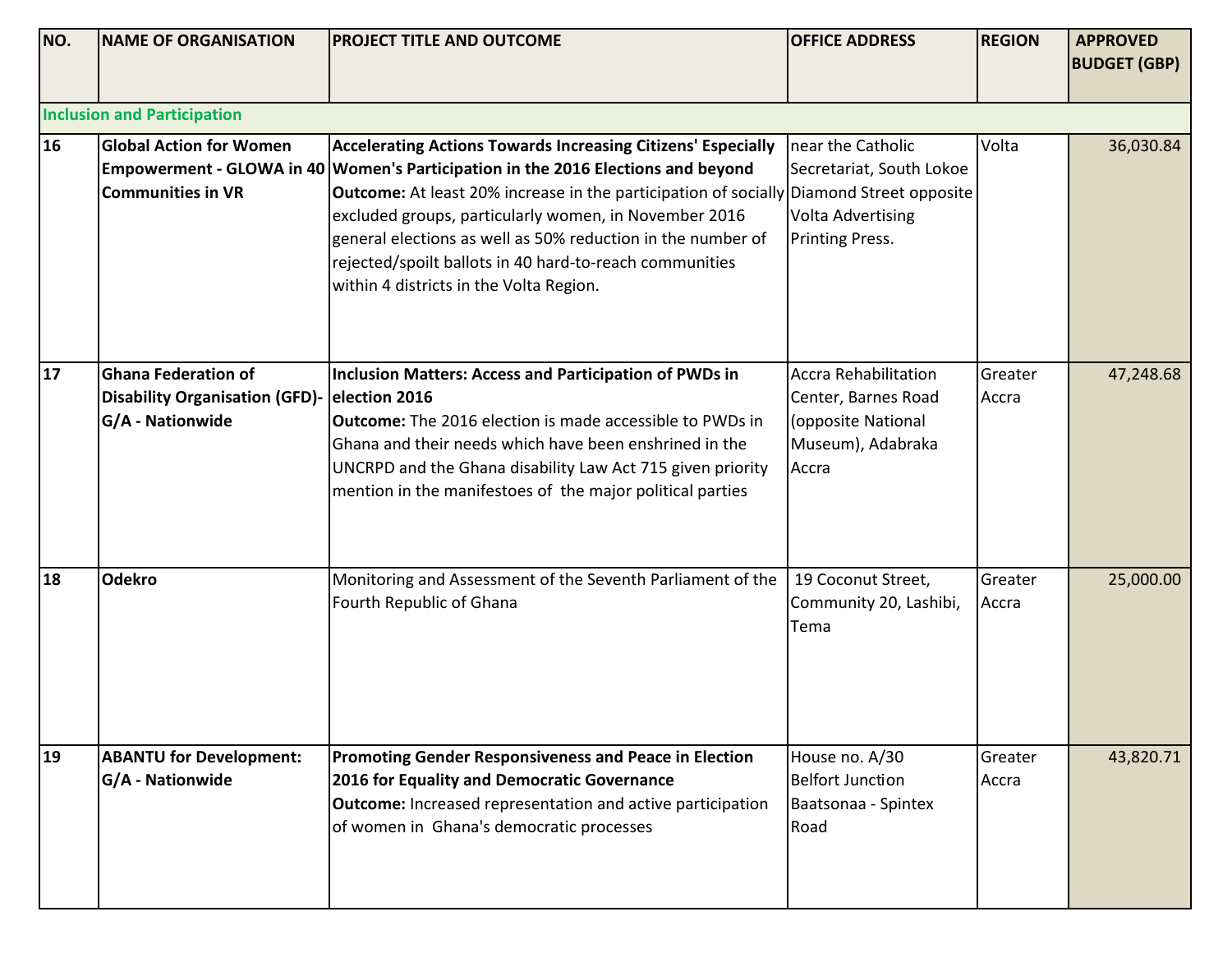| NO. | <b>NAME OF ORGANISATION</b>                                                                                                                                                                        | <b>PROJECT TITLE AND OUTCOME</b>                                                                                                                                                                                                                                      | <b>OFFICE ADDRESS</b>                                                                        | <b>REGION</b>    | <b>APPROVED</b><br><b>BUDGET (GBP)</b> |  |  |
|-----|----------------------------------------------------------------------------------------------------------------------------------------------------------------------------------------------------|-----------------------------------------------------------------------------------------------------------------------------------------------------------------------------------------------------------------------------------------------------------------------|----------------------------------------------------------------------------------------------|------------------|----------------------------------------|--|--|
|     |                                                                                                                                                                                                    |                                                                                                                                                                                                                                                                       |                                                                                              |                  |                                        |  |  |
|     | <b>Issue Based Campaign / Manifestoes</b>                                                                                                                                                          |                                                                                                                                                                                                                                                                       |                                                                                              |                  |                                        |  |  |
| 20  | Media Foundation for West<br>Africa (MFWA): G/A Monitor<br>31 influential radio stations<br>nationwide                                                                                             | Promoting Decent Language and Issues-based Campaigning<br>for Peaceful Elections in Ghana in 2016<br><b>Outcome:</b> There is reduced incidents of hate speech and<br>other inciting electoral campaign messages in Ghana<br>contributing a peaceful election in 2016 | House No: C310/4<br>30 Duade Street,<br>Kokomlemle,<br>P.O. Box LG 730 Legon,<br>Accra-Ghana | Greater<br>Accra | 54,567.99                              |  |  |
| 21  | Institute of Economic Affairs                                                                                                                                                                      | ELECTION 2016 THE IEA PRESIDENTIAL/VICE PRESIDENTIAL<br>DEBATES AND EVENING ENCOUNTERS: 'THE SEVENTH<br>MILESTONE'                                                                                                                                                    | No. 28 Independence<br>Avenue, Ridge<br>P.O. Box OS 1936,<br>Christianborg<br>Accra, Ghana   | Greater<br>Accra | 180,439.00                             |  |  |
| 22  | <b>Integrated Social</b><br><b>Development Centre-</b><br><b>ISODEC: G/A - Nationwide</b>                                                                                                          | Influencing political party manifestos to enhance Issue-<br>based 2016 electioneering<br><b>Outcome:</b> Enhanced engagement by political parties in a<br>conflict-free issue-based electoral campaign with manifesto<br>issues situated within the SDGs framework.   | 11 Wawa Street<br>Kokomlemle                                                                 | Greater<br>Accra | 54,591.77                              |  |  |
|     | <b>Monitoring and Observation</b>                                                                                                                                                                  |                                                                                                                                                                                                                                                                       |                                                                                              |                  |                                        |  |  |
| 23  | <b>Ghana Integrity Initiative</b><br>(Lead) Ghana Anti Corruption<br>Coalition (GACC), CDD -<br><b>Ghana and Citizens</b><br><b>Movement Against</b><br>Corruption (CMaC) - GA / R -<br>Nationwide | Promoting a more level political playing field: Reducing<br>Abuse of Incumbency<br><b>Outcome:</b> To reduce the incidence of abuse of incumbency                                                                                                                     | House No. 21 Abelenkpe Greater<br>Road, Abelenkpe Accra,<br>Ghana                            | Accra            | 57,649.35                              |  |  |
| 24  | <b>Blogging Ghana - GAR</b><br>Nationwide                                                                                                                                                          | <b>Ghana Decides 2.0: The VOICES Campaign</b><br><b>Outcome: Promotion of youth and marginalised VOICES</b><br>towards a peaceful, credible, issue-based and inclusive 2016<br>elections using online and offline collaborative platforms.                            | Office Address: F 393/4,<br>Otswe Street, Accra                                              | Greater<br>Accra | 43,237.01                              |  |  |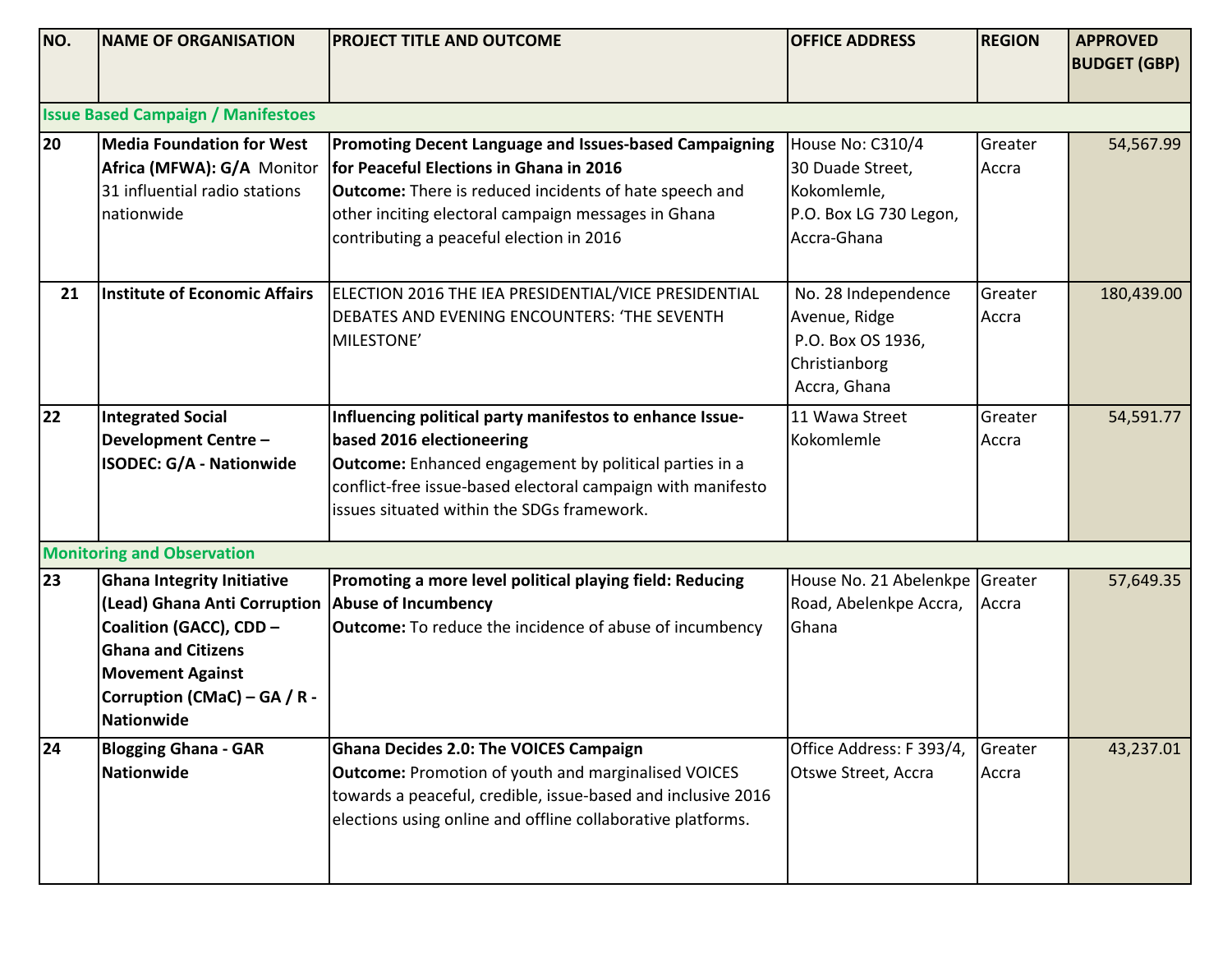| NO. | <b>NAME OF ORGANISATION</b>                                     | <b>PROJECT TITLE AND OUTCOME</b>                                                                                                                                                                                                                                                                               | <b>OFFICE ADDRESS</b>                                                   | <b>REGION</b>    | <b>APPROVED</b><br><b>BUDGET (GBP)</b> |  |  |  |
|-----|-----------------------------------------------------------------|----------------------------------------------------------------------------------------------------------------------------------------------------------------------------------------------------------------------------------------------------------------------------------------------------------------|-------------------------------------------------------------------------|------------------|----------------------------------------|--|--|--|
|     | <b>MEDIA</b>                                                    |                                                                                                                                                                                                                                                                                                                |                                                                         |                  |                                        |  |  |  |
| 25  | Y FM Ghana - GA / R - Accra,<br><b>Kumasi and Takoradi</b>      | <b>Vote On Issues</b><br><b>Outcome:</b> A well-informed and engaged youth in the<br>elections process, contributing credible, peaceful, free and<br>fair elections 2016.                                                                                                                                      | C680/3, Asylum Down<br>Accra, Ghana                                     | Greater<br>Accra | 36,030.84                              |  |  |  |
| 26  | <b>Ghana Broadcasting</b><br>Corporation - GA/R -<br>Nationwide | "Ghana Wins Election 2016"<br><b>Outcome:</b> Electorate informed on key electoral processes and Kanda<br>incidence of rejected ballots in targeted constituencies<br>reduced.                                                                                                                                 | Head office location:                                                   | Greater<br>Accra | 54,046.26                              |  |  |  |
| 27  | OMNI MEDIA CO. LTD (CITI<br>97.3 FM) - Nationwide               | The CITI FM Election 2016 Project<br><b>Outcome:</b> Citizens in selected constituencies in Ghana would<br>be involved in an issue-based election and better engaged<br>with their potential elected leaders.                                                                                                  | CITI 97.3 FM,<br>NO 11, MORTON LOOP<br>ADABRAKA, ACCRA                  | Greater<br>Accra | 50,443.18                              |  |  |  |
| 28  | <b>SKYY MEDIA GROUP (WILSAD</b><br><b>SUPPORT LTD) - W/R</b>    | Toward an inclusive and violent-free 2016 electoral process<br>in the Western Region with outcomes accepted by all as<br>transparently credible<br><b>Outcome:</b> Citizens involved and having confidence in the<br>electoral process and complaint mechanisms and not taking<br>the law into their own hands | P.o. BoxGP17202, 255,<br>Faanofa Street,<br>Kokomlele, Accra            | Western          | 32,427.76                              |  |  |  |
| 29  | $W93.5fm - UW/R$                                                | Lanbuuri Project<br><b>Outcome:</b> Ensure the inclusion and meaningful participation<br>of marginalised youth of Upper West region in the 2016<br>elections                                                                                                                                                   | XR276A, La France Road. Upper<br>Kpaguri. Wa, Upper West West<br>Region |                  | 21,618.51                              |  |  |  |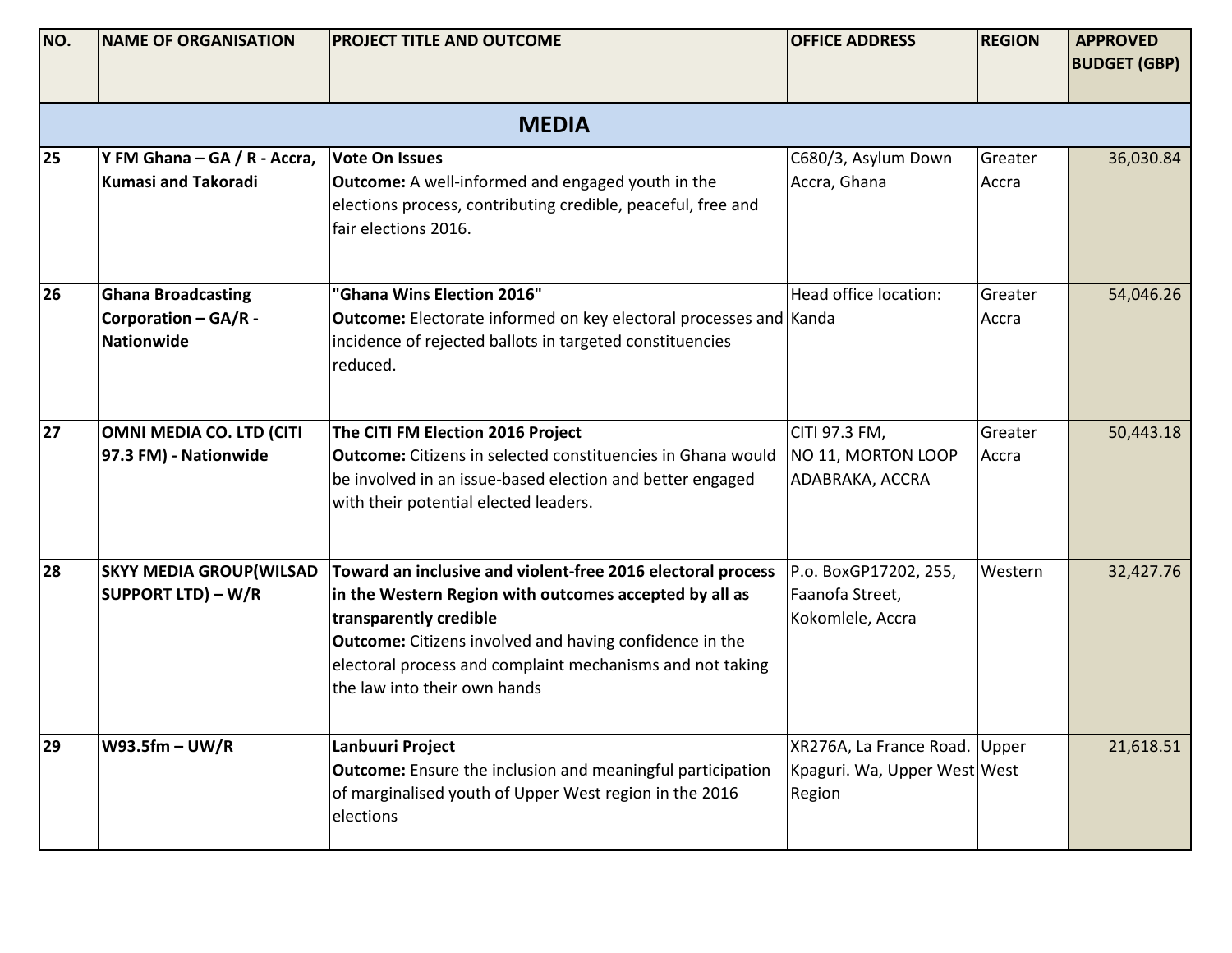| NO.  | <b>INAME OF ORGANISATION</b>                                                 | <b>PROJECT TITLE AND OUTCOME</b>                                                                                                                                                                                                                                                                                                                       | <b>OFFICE ADDRESS</b>                    | <b>REGION</b>    | <b>APPROVED</b>     |
|------|------------------------------------------------------------------------------|--------------------------------------------------------------------------------------------------------------------------------------------------------------------------------------------------------------------------------------------------------------------------------------------------------------------------------------------------------|------------------------------------------|------------------|---------------------|
|      |                                                                              |                                                                                                                                                                                                                                                                                                                                                        |                                          |                  | <b>BUDGET (GBP)</b> |
| 30   | <b>CILTAD/Coastal Television -</b><br>C/R 10 Constituencies in the<br>region | MY CENTRAL AGENDA PLATFORM - ('MY CAP')<br><b>Outcome:</b> Peaceful Parliamentary election with electorate<br>well equipped to vote based on issues, convictions and merit<br>while avoiding wastage of ballot papers.                                                                                                                                 | PVL 19, AGORO FIE<br>PEDU, CAPE COAST    | Central          | 43,237.01           |
| 31   | TV3 Network Limited (TV3<br><b>Ghana) - GA/R Nationwide</b>                  | Elections 2016: Promoting Inclusive Politics, Evidence-based<br><b>Advocacy &amp; Issue Based Campaign</b><br><b>Outcome:</b> Promote Inclusive Politics and enable voters make<br>informed choices                                                                                                                                                    | KANDA, ACCRA                             | Greater<br>Accra | 54,046.26           |
| $32$ | National Media Commission<br><b>GA/R Nationwide</b>                          | Improving Media Regulation in the Regions for Peaceful<br><b>Elections</b><br>Outcome: Enhance media regulation in the regions and<br>establish a mechanism of settling complaints for or against<br>the media in the regions for peaceful elections                                                                                                   | Abdul Nasser Ave.,<br>Ridge, Accra       | Greater<br>Accra | 50,443.18           |
| 33   | Multimedia Group Limited<br>(Joy FM & Myjoyonline & Joy<br>News TV) – GA / R | People, Policy & Power: Promoting issues-based and<br>responsible media coverage in Ghana's 2016 Elections<br><b>Outcome:</b> Strengthened ability of media to cover policy issues Kokomlele, Accra<br>to deepen accountability and participatory democracy<br>Increased media coverage on Gender and social inclusion<br>issues in election reporting | P.o. BoxGP17202, 255,<br>Faanofa Street, | Greater<br>Accra | 54,046.26           |